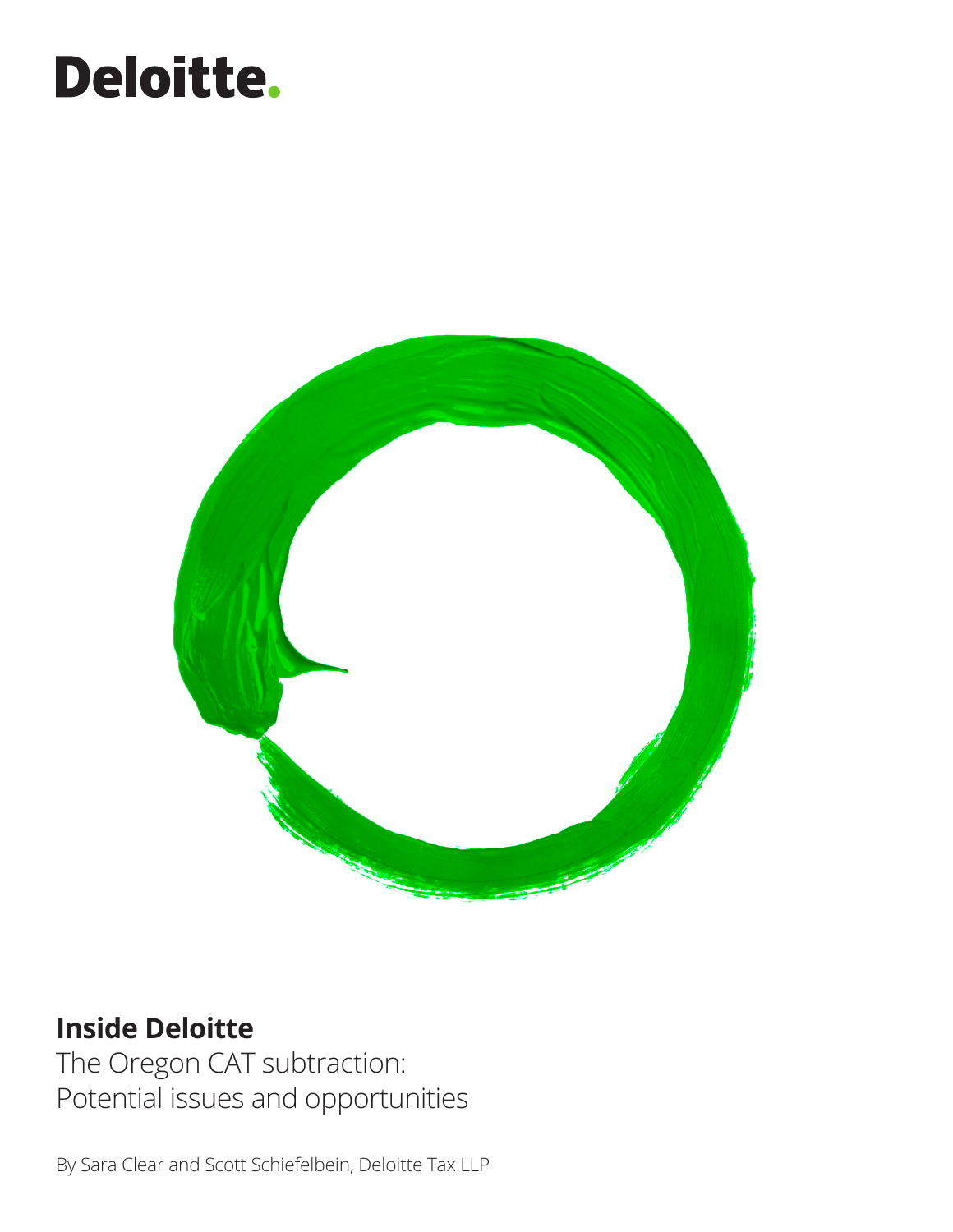**Volume 98, Number 4 October 26, 2020**

# The Oregon CAT Subtraction: Potential Issues and Opportunities

by Sara Clear and Scott Schiefelbein

Reprinted from *Tax Notes State*, October 26, 2020, p. 345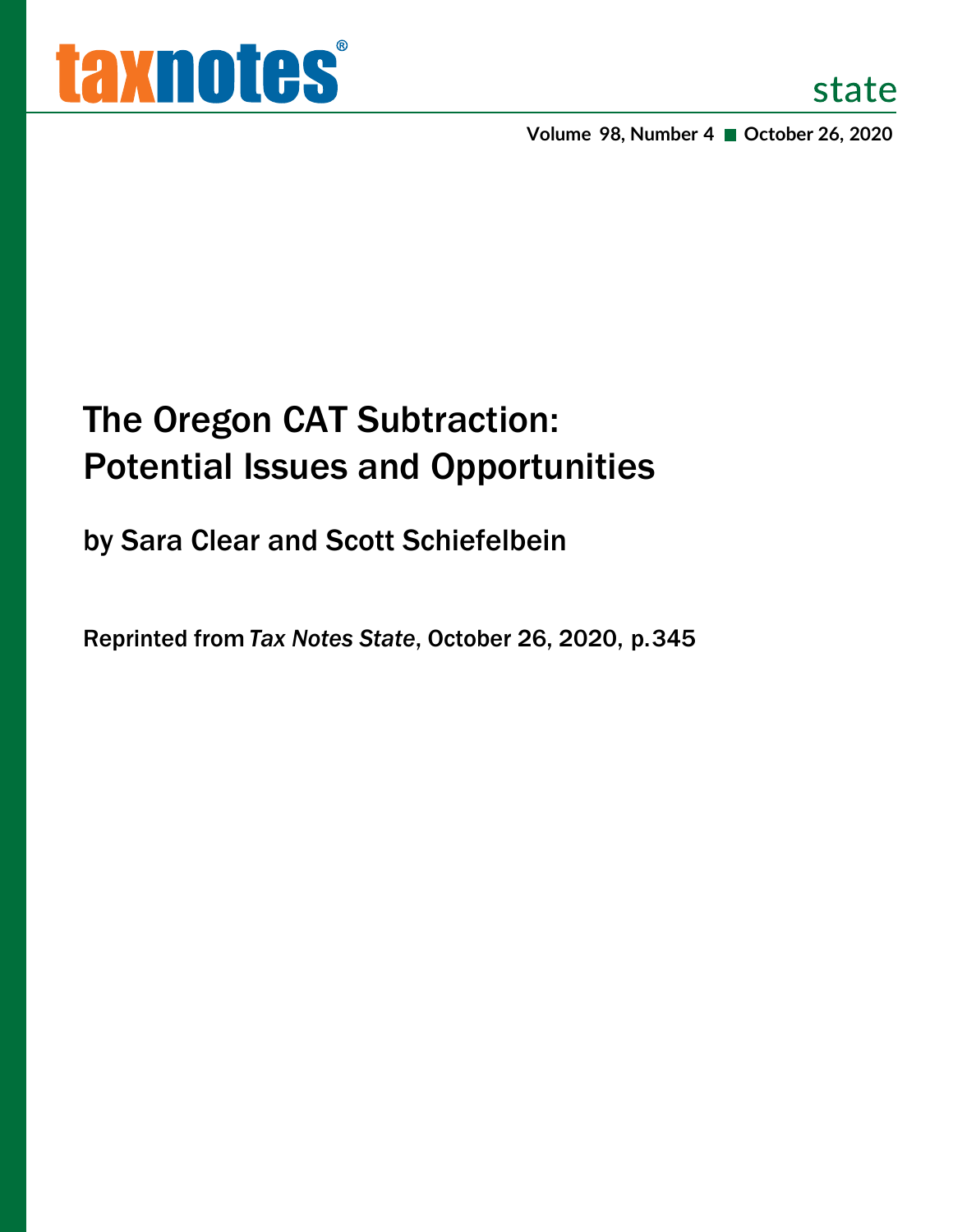## INSIDE DELOITTE

tax notes state

### **The Oregon CAT Subtraction: Potential Issues and Opportunities**

**by Sara Clear and Scott Schiefelbein**





Sara Clear

Scott Schiefelbein

Sara Clear is a tax manager with Deloitte Tax LLP in Minneapolis and Scott Schiefelbein is a managing director in Portland, Oregon. They are in Deloitte's Washington National Tax practice.

In this installment of Inside Deloitte, Clear and Schiefelbein focus on how a business can calculate its subtraction from the new Oregon corporate activity tax.

This article contains general information only and Deloitte is not, by means of this article, rendering accounting, business, financial, investment, legal, tax, or other professional advice or services. This article is not a substitute for such professional advice or services, nor should it be used as a basis for any decision or action that may affect your business. Before making any decision or taking any action that may affect your business, you should consult a qualified professional adviser. Deloitte shall not be responsible for any loss sustained by any person who relies on this article.

Copyright 2020 Deloitte Development LLC. All rights reserved.

In 2019 Oregon enacted its brand-new corporate activity tax (CAT), a sweeping tax that applies to most businesses for tax years beginning on or after January 1, 2020. $^1$  Imposed in addition to Oregon's existing taxes, the CAT is intended to raise \$1 billion in new annual revenue<sup>2</sup> to fund state investments in education.

The CAT in many respects represents a hybrid of the Ohio commercial activity tax and the Texas margin tax. Like the Ohio tax, the CAT uses commercial activity sourced to the state as its tax base.<sup>3</sup> However, while the Ohio tax is a traditional gross receipts tax, the CAT follows the Texas margin tax by allowing taxpayers a single subtraction from commercial activity sourced to Oregon.<sup>4</sup>

This article focuses on the subtraction from commercial activity sourced to Oregon. While compliance with any new tax presents potential challenges and opportunities, there may be no other provision in the CAT that is more complex for taxpayers to apply. Given that the CAT is imposed on a calendar-year basis for all taxpayers<sup>5</sup> and taxpayers expected to owe more than \$10,000 in CAT for the 2020 tax year must make estimated payments,<sup>6</sup> taxpayers subject to the CAT should carefully review the potential issues and

<sup>2</sup> See Revenue Impact of HB-3427-A, 80th Leg., Reg. Sess., prepared by Chris Allanach, state economist (Apr. 29, 2019).

5 Or. Rev. Stat. 317A.116(1).

 $^{6}$ Or. Admin. R. 150-317-1300(12). While the CAT legislation is codified in chapter 317A, the applicable administrative rules are found in division 317 (there is no division 317A).

 $^{1}$ The CAT is codified in Or. Rev. Stat. ch. 317A. The governor signed a technical amendment bill for the CAT, H.B. 4202, effective September 25, 2020. As of the date of this writing, this legislation is not yet reflected in the official published version of chapter 317A; accordingly, some citations may not be accurate for later readers.

<sup>3</sup> Or. Rev. Stat. 317A.125.

<sup>4</sup> Or. Rev. Stat. 317A.119.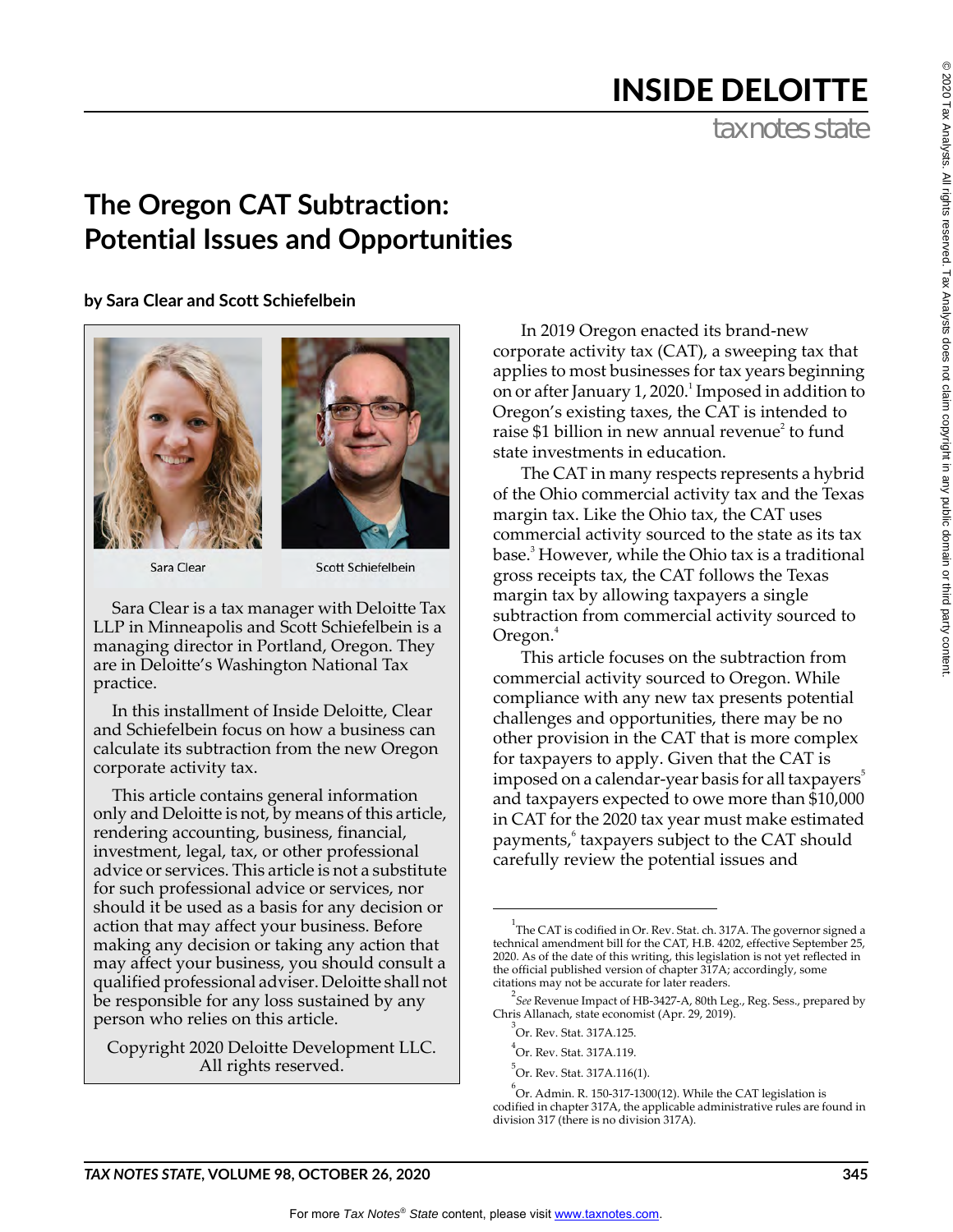opportunities presented by this complicated new calculation.

#### **Brief Overview of the CAT**

Before diving into the nuances of the subtraction from commercial activity, this article provides a brief overview of the CAT. Many of the provisions touched upon in this overview merit their own careful analysis, and the reader is encouraged to consider these provisions as well.

Despite being named the corporate activity tax, the CAT is imposed on "each person with taxable commercial activity" for the privilege of doing business in Oregon.<sup>7</sup> The CAT defines a person to include virtually every potential taxpayer, from C corporations to passthrough entities such as partnerships to trusts to entities disregarded for federal income tax purposes to individuals.<sup>8</sup> There are specified excluded persons, including some nonprofit organizations, hospitals, and other organizations subject to other Oregon assessments, and a person whose commercial activity does not exceed \$750,000 for the calendar year (unless the person is a member of a unitary group with commercial activity exceeding  $$750,000$ .

The CAT defines a taxpayer as a person or unitary group of persons required to register, file, or pay the CAT, but excluded persons are not taxpayers.<sup>10</sup> The unitary group is any group of persons with more than 50 percent common ownership (direct or indirect, measured by voting power and value) engaged in a unitary business.<sup>11</sup> Therefore, the CAT treats a unitary group is a single taxpayer (intercompany transactions are not subject to the CAT).<sup>12</sup> The definitions of unitary group and taxpayer do not limit the unitary group to a water's-edge return, but there is an election applicable to the subtraction that will be discussed later;

Or. Rev. Stat. 317A.106.

accordingly, the default filing method for the CAT is a worldwide combined return.

The tax base for the CAT is taxable commercial activity.<sup>13</sup> The CAT defines "commercial activity" broadly as the amounts realized by a person from transactions and activity in the regular course of the person's trade or business, without deductions for business expenses.<sup>14</sup> The CAT also provides for nearly 50 different categories of receipts that are not commercial activity, ranging from sweeping categories such as sales of motor fuel and groceries to narrow exclusions designed to prevent the CAT from being imposed on other taxes or fees collected by the taxpayer. $15$ 

To be subject to the CAT, commercial activity must be sourced to Oregon.<sup>16</sup> At a high level, the CAT's sourcing rules follow Oregon's apportionment regime for its corporate excise  $(income)^{17}$  tax:

- sales of tangible personal property are sourced to Oregon if the property is delivered to a purchaser in Oregon;<sup>18</sup> and
- sales of intangibles and services are sourced under market sourcing principles.<sup>19</sup>

The CAT sourcing rules do deviate from Oregon's apportionment rules in some key respects (for example, there is no "throwback rule" in the CAT). As of the date of the publication of this article, the Oregon Department of Revenue is still drafting administrative rules for sourcing commercial activity for specific special industries, but has

<sup>&</sup>lt;sup>7</sup>Or. Rev. Stat. 317A.116(1).

<sup>8</sup> Or. Rev. Stat. 317A.100(14).

<sup>&</sup>lt;sup>9</sup><br>Or. Rev. Stat. 317A.100(4)(j).

 $^{10}$ Or. Rev. Stat. 317A.100(17).

<sup>11</sup> Or. Rev. Stat. 317A.100(19); and Or. Admin. R. 150-317-1020(10). While the scope of Oregon's unitary business test is beyond the scope of this article, the CAT definition generally follows the unitary business test Oregon applies for other taxes. Or. Rev. Stat. 317A.100(18).

<sup>13</sup> Or. Rev. Stat. 317A.116(1), 317A.125.

 $^{14}$ Or. Rev. Stat. 317A.100(1)(a)(A). While beyond the scope of this article, special definitions of commercial activity are provided for financial institutions and insurers. Or. Rev. Stat. 317A.100(1)(a)(B).

<sup>15</sup> Or. Rev. Stat. 317A.100(1)(b).

<sup>&</sup>lt;sup>16</sup>Or. Rev. Stat. 317A.116.

<sup>&</sup>lt;sup>17</sup> Oregon imposes a corporate excise tax, measured by net income, on C corporations that are doing business in Oregon. Or. Rev. Stat. ch. 317. Oregon also imposes a corporate income tax on the income of C corporations that are not doing business in Oregon but that have income from Oregon sources. Or. Rev. Stat. ch. 318. Most C corporate taxpayers in Oregon file corporate excise tax returns, and the corporate excise tax is generally referred to as the corporate income tax. For purposes of this article, except as otherwise indicated, references to the corporate income tax are to the Oregon corporate excise tax.

<sup>18</sup> Or. Rev. Stat. 317A.128(1)(c); Or. Admin. R. 150-317-1030.

<sup>19</sup> Or. Rev. Stat. 317A.128(1)(d), (e); Or. Admin. R. 150-317-1040.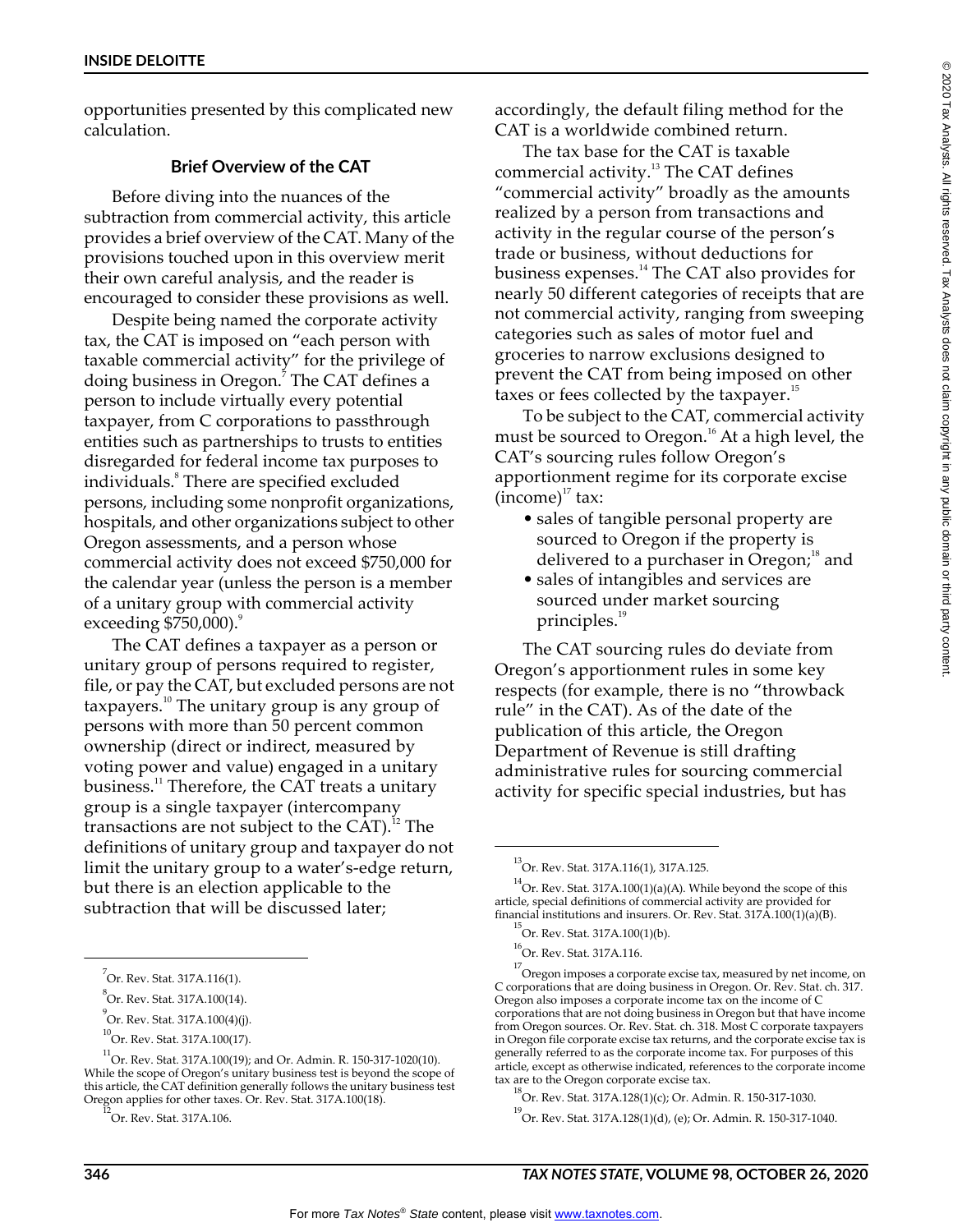adopted a rule for sourcing commercial activity of financial institutions.<sup>20</sup> Taxpayers are encouraged to closely review their sourcing calculations and monitor Oregon's rulemaking process.

Once the taxpayer has calculated its Oregonsource commercial activity, it must calculate its subtraction (discussed in greater detail below). The taxpayer then takes this subtraction from its Oregon-source commercial activity and the difference is the taxable commercial activity. $^{21}$ 

At this point, the CAT calculation becomes less complex. If the taxable commercial activity is \$1 million or less, the taxpayer owes no tax under the CAT. $22$  If the taxable commercial activity exceeds \$1 million, the taxpayer owes a tax of \$250 on the first \$1 million, and the excess taxable commercial activity over \$1 million is taxed at the rate of  $0.57$  percent.<sup>23</sup>

While this overview glides over several key issues raised by the CAT, including nexus, registration, conformity to federal law, and compliance, the focus now turns to calculating the subtraction.

#### **The CAT Calculation in Detail**

#### **The Starting Point for the Subtraction — What Are Cost Inputs and Labor Costs?**

At first glance, the CAT subtraction appears to be straightforward. The starting point for the subtraction is determining the greater of the  $t$ axpayer's cost inputs or labor costs.<sup>24</sup> Taxpayers cannot subtract cost inputs or labor costs attributable to receipts that are not commercial activity (for example, intercompany transactions). $^{25}$  The taxpayer then multiplies the greater of these two amounts by 35 percent. $26$  The taxpayer then multiplies this amount by its Oregon apportionment factor.<sup>27</sup> The taxpayer

subtracts this amount from Oregon-source commercial activity to yield the taxable commercial activity. The subtraction may not exceed 95 percent of the taxpayer's Oregon-source commercial activity.<sup>28</sup>

Cost inputs are generally defined as the taxpayer's cost of goods sold used to calculate federal taxable income.<sup>29</sup> Labor costs are the amounts paid as total compensation to employees, capped at \$500,000 for any single employee.<sup>30</sup> It does not matter where these costs are incurred (that is, they do not need to be incurred in Oregon), as long as the entity incurring the costs is a member of the unitary group filing the CAT return. $31$ 

To illustrate at a high level how this calculation works, assume you have a unitary group consisting of corporations A, B, and C filing a unitary CAT return. Assume further that the three entities have the following cost inputs and labor costs:

| Entity:       | Cost Inputs: | <b>Labor Costs:</b> |
|---------------|--------------|---------------------|
| Corporation A | \$10,000,000 | \$5,000,000         |
| Corporation B | \$0          | \$12,000,000        |
| Corporation C | \$20,000,000 | \$10,000,000        |
| Total         | \$30,000,000 | \$27,000,000        |

Because the CAT treats a unitary group as a single taxpayer, the unitary CAT return for corporations A, B, and C will use as its starting point for the subtraction the group's cost inputs (\$30 million) because it exceeds the group's labor costs (\$27 million). The group is not allowed to take the greater of each affiliate's two costs (that is, it cannot subtract A's cost inputs and B's labor costs). In this simplistic example, the unitary

 $^{20}$ Or. Admin. R. 150-317-1050. The Department of Revenue provides links to adopted administrative rules and published draft administrative rules.

 $\overline{C}$ Or. Rev. Stat. 317A. 100(16).

<sup>&</sup>lt;sup>22</sup>Or. Rev. Stat. 317A.125(2).

<sup>&</sup>lt;sup>23</sup>Or. Rev. Stat. 317A.125(1).

<sup>&</sup>lt;sup>24</sup>Or. Rev. Stat. 317A.119(1).

<sup>&</sup>lt;sup>25</sup>Or. Rev. Stat. 317A.119(2).

<sup>&</sup>lt;sup>26</sup>Or. Rev. Stat. 317A.119(1).

<sup>&</sup>lt;sup>27</sup>Or. Rev. Stat. 317A.119(3).

<sup>&</sup>lt;sup>28</sup>Or. Rev. Stat. 317A.119(5).

<sup>29</sup>Or. Rev. Stat. 317A.100(2).

 $^{30}$ Or. Rev. Stat. 317A.100(12). The subtraction defines compensation as: Compensation, whether current or deferred, and whether in cash or in kind, received or to be received by an employee, a former employee or the employee's legal successor for services rendered to or for an employer, including reimbursements received by or for an individual for medical or education expenses, health insurance premiums or employee expenses or on account of a dependent care spending account, legal services plan, any cafeteria plan described in [IRC Section 125] or any similar employee reimbursement. [Or. Admin. R. 150-317-1220(1)(b).]

 $^{31}$ Or. Admin. R. 150-317-1200(1).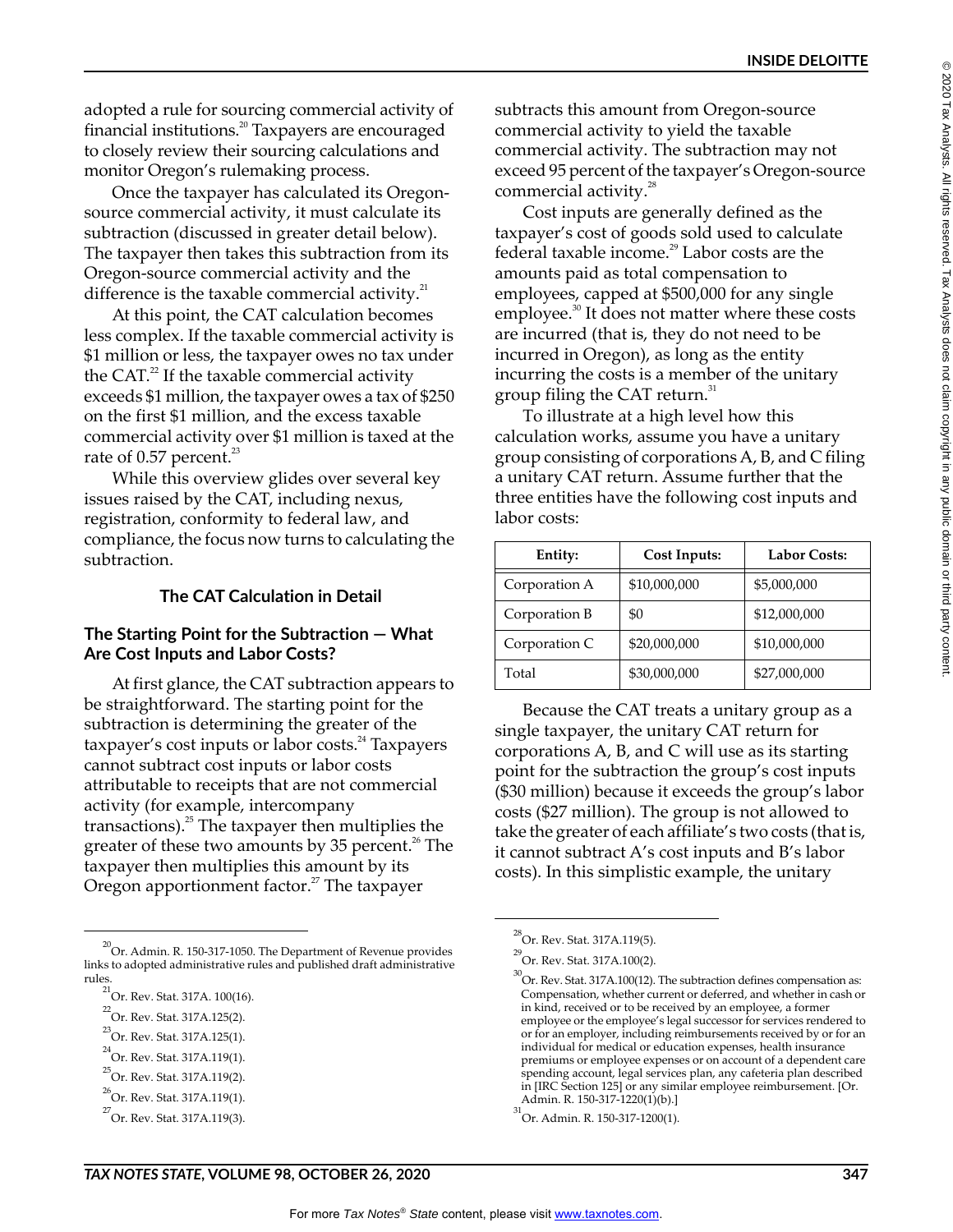group then multiplies \$30 million by both 35 percent and its Oregon apportionment factor to yield its total subtraction from Oregon-source commercial activity.

To reiterate a key point: The \$30 million cost input total for the group reflects the group's COGS for federal income tax purposes, not just the costs incurred in Oregon.<sup>32</sup> The requirement of the taxpayer to apportion these costs is the statutory mechanism for sourcing the subtraction.

As of the date of the publication of this article, the DOR has not drafted an administrative rule clarifying the definition or calculation of cost inputs. Accordingly, taxpayers should look to their federal income tax COGS calculation as the starting point for making this calculation. However, the department has adopted an administrative rule clarifying some aspects of the labor cost subtraction, including:

- The term "employee" does not include:
	- a partner in a partnership or a member of a limited liability company in which the partner or member receives guaranteed payments or distributive income;
	- statutory employees described in IRC section 3121(d)(3); or
	- independent contractors, as defined in Or. Rev. Stat. 670.600.
- Payroll taxes, including but not limited to Social Security, Medicare, and federal unemployment, are excluded from labor costs.<sup>3</sup>

#### **The Subtraction and Fiscal-Year Taxpayers — The Problem of Mismatched Tax Years**

While determining the starting point of the subtraction is straightforward for calendar-year taxpayers, this calculation can be much more complex for fiscal-year taxpayers because the CAT must be filed on a calendar-year basis. $34$  The original version of the CAT statutes did not contain any provision for this discrepancy. How should a fiscal-year taxpayer filing federal and

state corporate income tax returns calculate its Oregon CAT?

When it comes to calculating commercial activity and sourcing it to Oregon, all fiscal-year taxpayers must recalculate these amounts on a calendar-year basis. In this regard, the CAT is consistent with other taxes based on gross receipts.<sup>35</sup>

However, the fact that the CAT subtraction for cost inputs is directly tied to the amount "as calculated in arriving at federal taxable income," makes the fiscal year/calendar year mismatch problematic, as does the overall complexity of performing a special federal COGS calculation just to calculate one state tax.

Accordingly, Oregon has amended its CAT statute to provide that — only for purposes of calculating the subtraction — a fiscal-year taxpayer may elect to use its "most recent fiscal year information."<sup>36</sup> This provision is likely to be heavily used by fiscal-year taxpayers claiming the cost input subtraction. A taxpayer claiming the labor cost subtraction may still be able to calculate its compensation paid on a calendar-year basis because employees are on a calendar-year basis. The election must be made on a timely filed original return and applies only for the tax year in which the election was made.<sup>37</sup> As of the date of publication of this article, the DOR has yet to issue any administrative rules regarding this election, and the CAT return has not yet been made available.

#### **The Next Step in the Subtraction — Determining Eligible and Ineligible Costs**

Unfortunately, few taxpayers may be able to make such a simple calculation of their subtraction from Oregon-source commercial activity. The subtraction is limited to those costs associated with transactions that generate commercial activity, which makes sense from a policy perspective. For example, assume you have

<sup>32</sup> *Id.*

<sup>33</sup> Or. Admin. R. 150-317-1220.

<sup>&</sup>lt;sup>34</sup>Or. Rev. Stat. 317A.116(1).

<sup>35</sup> Annual filers for the Washington business and occupation tax, for example, are on a calendar-year basis and must file their returns by April 15 of the following year. Rev. Code Wash. section 82.32.045(3).

 $^{36}$ Or. Rev. Stat. 317A.119(7). If the taxpayer is a unitary group filing a combined CAT return, the election applies to the entire unitary group. The statute does not provide any details for unitary groups that may include taxpayers with different fiscal years. 37 *Id.*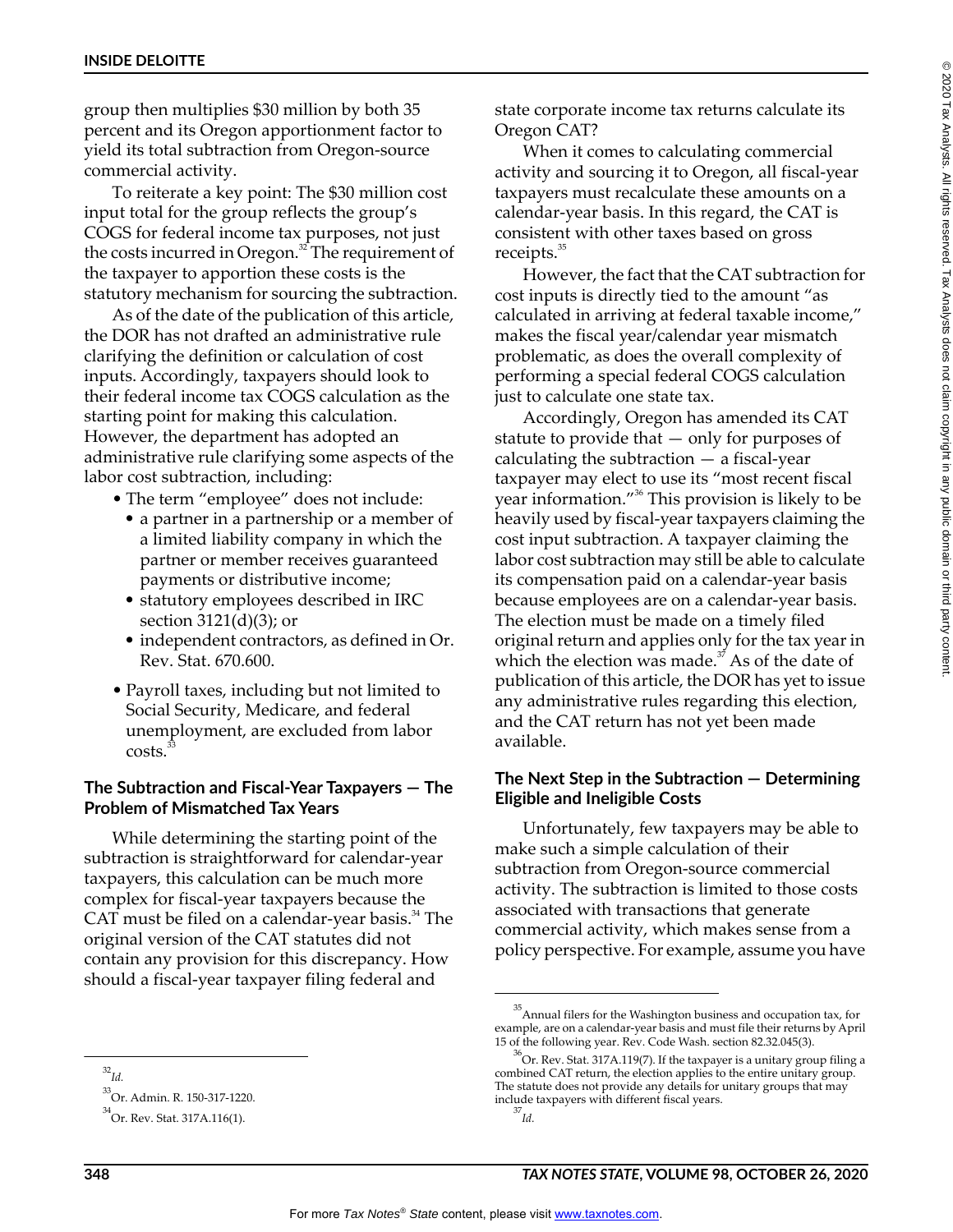Manufacturer and Distributor in a unitary group filing an Oregon CAT return. Manufacturer sells all its annual production to Distributor, who resells the inventory to third parties at retail. Because Manufacturer and Distributor are included in the same unitary CAT return, Manufacturer's sales to Distributor are excluded from commercial activity and therefore are not subject to the  $CAT.^{38}$  It makes sense that the unitary group cannot deduct Manufacturer's COGS or labor costs associated with its manufacturing activity.

This limitation on the CAT subtraction applies to all exclusions from commercial activity, not just intercompany sales, and for many taxpayers can become very complex. The DOR has adopted an administrative rule that provides a structure for taxpayers to make this calculation.<sup>39</sup>

The rule allows that if the taxpayer can readily determine, from its own books and records, how much of its total cost inputs or labor costs are ineligible, the taxpayer may use the general rule. $40$ If the taxpayer cannot make that determination from its books and records, it must use the substitute rule.<sup>41</sup>

#### **The General Rule for Calculating the Subtraction**

Under the general rule, the taxpayer must determine its eligible costs. This calculation is less complex: Determine the total costs (either labor costs or cost inputs) and subtract the taxpayer's ineligible costs.<sup>42</sup> The difference yields the eligible costs.

If the taxpayer does business only in Oregon, then under the general rule, the taxpayer's subtraction is 35 percent of its eligible costs.<sup>43</sup>

Taxpayers doing business in multiple states, however, face a more complex calculation. These taxpayers must calculate their apportioned eligible  $costs<sup>44</sup>$  by applying Oregon's apportionment regime (Or. Rev. Stat. 314.605 to

 $^{42}$ Or. Admin. R. 150-317-1200(2)(a).

314.675, excluding Oregon's throwback rule) to their commercial activity.<sup>45</sup> For many taxpayers, this is much more complex than simply leveraging their Oregon sales factor for corporate income tax purposes. The apportionment regime applies only to the taxpayer's commercial activity — and there are many sales that qualify as apportionable sales for Oregon's corporate income tax that are not commercial activity (for example, sales of groceries, sales for export at wholesale outside Oregon, and so forth). Also, many taxpayers will have a very different unitary group filing the CAT return when compared with the group filing an Oregon consolidated income tax return (for example, the CAT return includes other entities besides C corporations, applies a greater-than-50-percent ownership test rather than 80 percent, and so forth).

Once the taxpayer apportions its eligible costs, the taxpayer then must multiply that amount by 35 percent to calculate its subtraction.<sup>46</sup>

#### **The Substitute Rule for Calculating the Subtraction**

Taxpayers who cannot use their books and records to determine ineligible costs must use the substitute rule for calculating their CAT subtraction. $47$  Also, taxpayers who are eligible to use the general rule may elect to use the substitute rule.<sup>48</sup>

While the general rule uses Oregon's corporate income tax apportionment regime, the substitute rule requires taxpayers to use a commercial activity ratio. In this calculation, the taxpayer must start by determining whichever is greater — cost inputs or labor costs (including eliminating costs associated with amounts that are not commercial activity). $49$ The taxpayer must then multiply the applicable amount by the following fraction $^{50}$ :

Commercial Activity Sourced to Oregon Total Commercial Activity Everywhere, Plus Enumerated Exclusions From Commercial Activity

<sup>47</sup>Or. Admin. R. 150-317-1200(3).

48 *Id.*

49 Or. Admin. R. 150-317-1200(3)(a).

<sup>50</sup>Or. Admin. R. 150-317-1200(3)(b).

<sup>38</sup>Or. Rev. Stat. 317A.106.

<sup>39</sup> Or. Admin. R. 150-317-1200.

<sup>40</sup> Or. Admin. R. 150-317-1200(2).

<sup>41</sup> *Id.*

<sup>43</sup> Or. Admin. R. 150-317-1200(2)(b)(A).

<sup>44</sup> Or. Admin. R. 150-317-1200(2)(b)(B).

<sup>45</sup> *Id.*

<sup>46</sup> *Id*.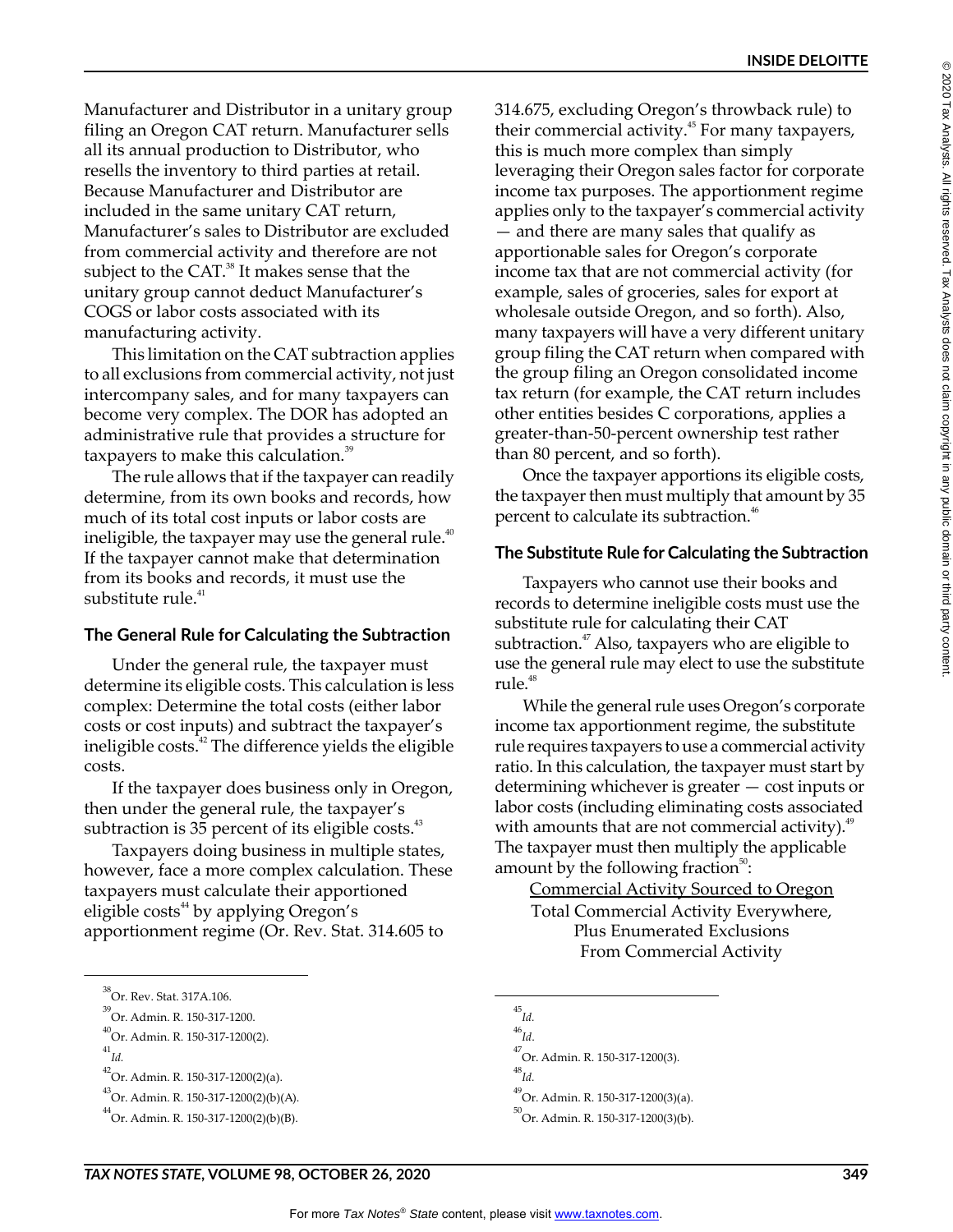For this fraction, the "enumerated exclusions" are exclusions from commercial activity defined in Or. Rev. Stat. chapter 317A; the exclusions that must be added to the denominator are:

- receipts from the sale of motor vehicle fuel;
- certain receipts of financial institutions;
- certain revenue of residential care facilities and in-home care agencies;
- receipts from the sale to an exporter in Oregon for resale at wholesale outside Oregon;
- receipts from the wholesale or retail sale of groceries; and
- receipts from farmer sales to agricultural cooperatives.<sup>51</sup>

The taxpayer then multiplies its applicable costs by this commercial activity ratio, and the product is referred as the ratio costs.<sup>52</sup> The taxpayer multiplies its ratio costs by 35 percent to calculate its subtraction.<sup>53</sup> Given that the commercial activity ratio involves the sourcing of commercial activity, there is no need for the taxpayer to also apportion this subtraction.

#### **The Modified Substitute Rule for Calculating the Subtraction**

The DOR has provided one additional method for calculating the subtraction. If a taxpayer can readily determine, based on its books and records, how much of either its total labor costs or its total cost inputs are ineligible, but not both, then the taxpayer may elect to use either the greater of the following:

- the taxpayer's subtraction under the general rule for the category of costs when the taxpayer can readily determine its ineligible costs; or
- the taxpayer's subtraction under the substitute rule for the category of costs when the taxpayer cannot readily determine its ineligible costs.<sup>54</sup>

Because the CAT form is not yet available, several details are unknown regarding how the

election must be made. However, it appears from Oregon's administrative rules that as of the date of publication of this article, the elections regarding the CAT subtraction may be annual and not binding for future years.

Taxpayers will need to perform several calculations to determine which method to apply. Any taxpayer seeking to apply the general rule must be prepared to demonstrate that it is eligible to do so by showing from its books and records that the taxpayer accurately determined its eligible and ineligible costs. Many taxpayers will need to balance the interests of precision that the general rule may provide against the administrative costs of compliance with the general rule and the relative simplicity of the substitute rule and, potentially, the modified substitute rule.

#### **The Exclusion of Some Non-U.S. Affiliates From the Unitary Group**

One feature of the CAT attracted considerable attention — its mandatory worldwide combined filing requirement. Multinational taxpayers faced the prospect of including a multitude of foreign unitary affiliates in the combined CAT return even though these foreign affiliates were not making any sales into Oregon. While including these foreign affiliates would not increase the amount of commercial activity sourced to Oregon and subject to the CAT, these affiliates would need to be included when calculating the taxpayer's subtraction from commercial activity.

Taxpayers faced the daunting administrative prospect of having to calculate labor costs and cost inputs for such foreign affiliates, including eliminations of such costs as required by the Oregon CAT, to include these costs in the start point for the CAT subtraction. Taxpayers also faced the even more difficult prospect of calculating the amounts required of these foreign unitary affiliates for the necessary apportionment or commercial activity ratios. When one remembers that the Oregon subtraction is reduced to 35 percent of eligible costs and that every 35 cents of remaining costs would be diluted by the sales or commercial activity of such foreign unitary affiliates that would be added to the denominator of the apportionment or commercial activity ratios, it becomes clear that

<sup>51</sup> *Id.*

<sup>52</sup> Or. Admin. R. 150-317-1200(3)(c). 53 *Id.*

<sup>54</sup> Or. Admin. R. 150-317-1200(3)(d).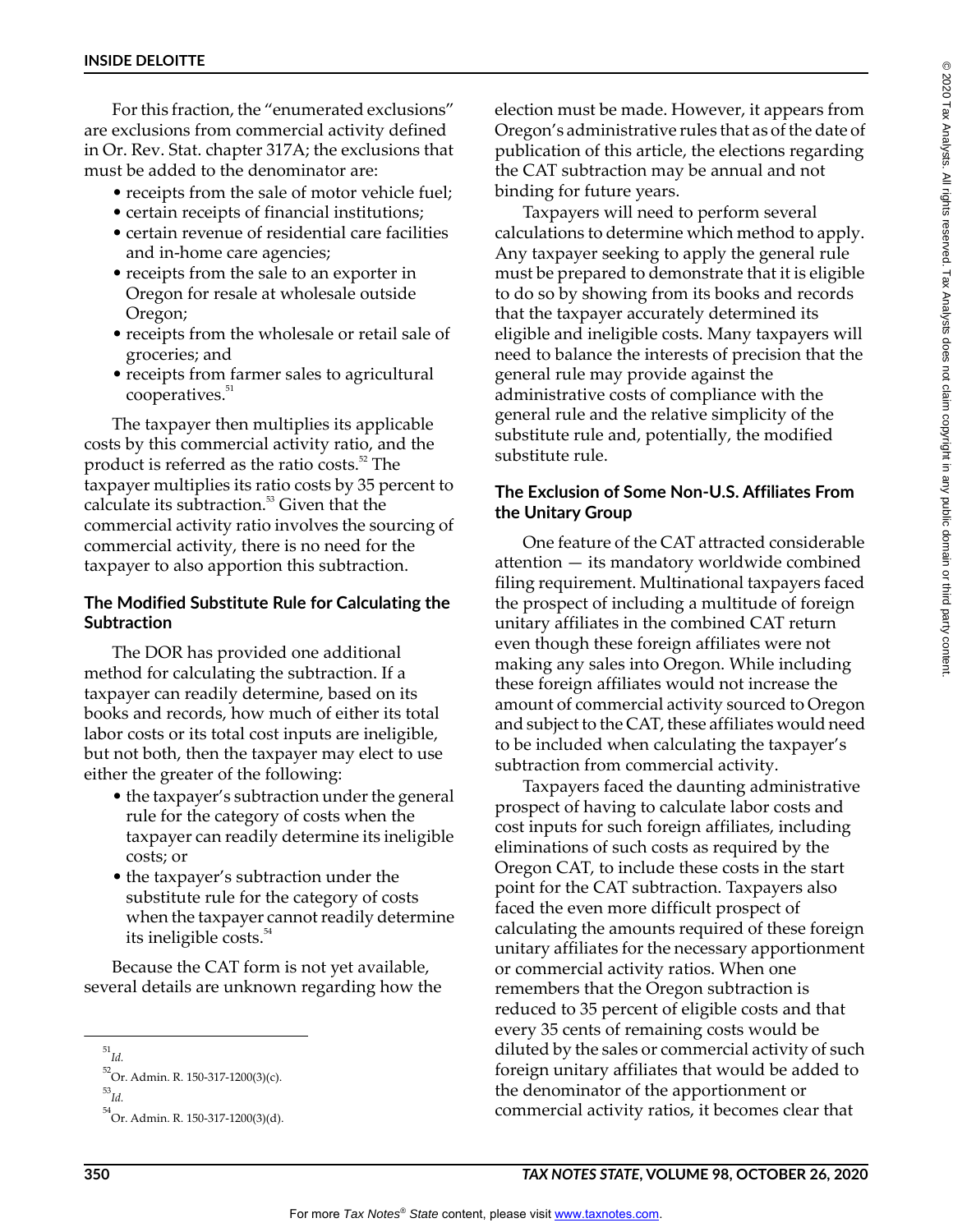including a foreign unitary affiliate in a combined CAT return would most likely not affect the amount the taxpayer's CAT due but would further complicate basic tax return preparation.

Accordingly, the CAT was amended to allow unitary group taxpayers to elect to exclude from the group filing the CAT return all foreign members with no commercial activity (or amounts that would be commercial activity but for an exclusion) sourced to Oregon.<sup>55</sup>

To implement this statutory change, the DOR adopted a new administrative rule.<sup>56</sup> In this rule, the department clarifies its position that the election allows taxpayers to exclude entities formed outside the United States.<sup>57</sup> As defined in the rule, the election appears to allow taxpayers to make this election on an entity-by-entity basis (whereas the statute refers to an election to exclude "all foreign members").<sup>58</sup>

Careful consideration must be made before excluding foreign affiliates from the CAT return, but for many taxpayers this election is expected to make compliance with the CAT administratively easier by simplifying the subtraction calculation.

#### **Additional Practical Considerations**

Despite the complexity regarding calculating the subtraction from commercial activity, these rules cannot anticipate every circumstance. For example, a taxpayer may believe that the otherwise applicable apportionment rules do not provide a fair representation of its Oregon commercial activity. Such taxpayers may petition the DOR for alternative apportionment, or the department may require alternative apportionment.59 This request must be filed in writing and separately from the taxpayer's

A taxpayer may also face ambiguities or unresolvable complexities regarding the subtraction that do not involve apportionment, such as whether an exclusion from commercial activity applies to its specific facts and circumstances. The DOR has the discretion to issue binding declaratory rulings to taxpayers upon request.<sup>61</sup> Taxpayers seeking clarification regarding the new CAT must also monitor the department's ongoing rulemaking process to ensure they are up to speed on the latest developments.

While the CAT return for 2020 is not due until April 15, 2021, $\frac{62}{5}$  taxpayers who expect to owe more than \$10,000 in CAT liability for this year must file quarterly estimated CAT payments, with payments for the third quarter due October 31 and the fourth quarter on January 31, 2021. $\frac{1}{10}$ Taxpayers who are finding it difficult to calculate their estimated tax payments may take some comfort in the department's rule that it will not impose any penalties for underpayments of estimated CAT payments for 2020 as long as the taxpayer makes a good-faith effort to comply.<sup>64</sup> Oregon considers each of the following factors to demonstrate good faith:

- the taxpayer cannot reasonably determine, at the time the quarterly payment is due, whether the taxpayer will have a 2020 CAT liability because of COVID-19;
- the taxpayer lacks sufficient funds to pay the quarterly payment because of COVID-19; or
- the taxpayer cannot reasonably determine the required quarterly payment or annual tax liability because of COVID-19.<sup>65</sup>

return.<sup>60</sup> For the right taxpayer, a petition for alternative apportionment may provide significant value, if only by providing clarity.

<sup>55</sup> Or. Rev. Stat. 317A.106(2).

<sup>56</sup> Or. Admin. R. 150-317-1025.

<sup>57</sup> Or. Admin. R. 150-317-1025(1). The Oregon statute creates some ambiguity when it refers to foreign members, which could arguably be extended to apply to all members that are not organized under Oregon

law.<br><sup>58</sup>Compare Or. Admin. R. 150-317-1025(2): "certain unitary groups may file a modified group return omitting from the return a non-U.S. member's information," and Or. Rev. Stat. 317A.106(2): "unitary group taxpayers may elect to modify unitary group membership to exclude all foreign members with no commercial activity." The DOR apparently felt empowered to make this distinction under the broad delegation of rulemaking authority granted by Or. Rev. Stat. 317A.106(2).

<sup>59</sup> Or. Admin. R. 150-317-1200(5).

 $^{60}$ Or. Admin. R. 150-317-1200(6). Detailed provisions regarding the petition for alternative apportionment are included in this subsection but are beyond the scope of this article.

 $^{61}$ Or. Rev. Stat. 305.105. The DOR also must respond to taxpayer requests to construe the tax law, but such guidance is not binding on either the taxpayer or the department. Or. Rev. Stat. 305.110.

<sup>62</sup> Or. Rev. Stat. 317A.137(1).

<sup>63</sup> Or. Rev. Stat. 317A.137(2); and Or. Admin. R. 150-317-1300(4), (12).

<sup>64</sup> Or. Admin. R. 150-317-1500.

<sup>65</sup> Or. Admin. R. 150-317-1500(1)(b).